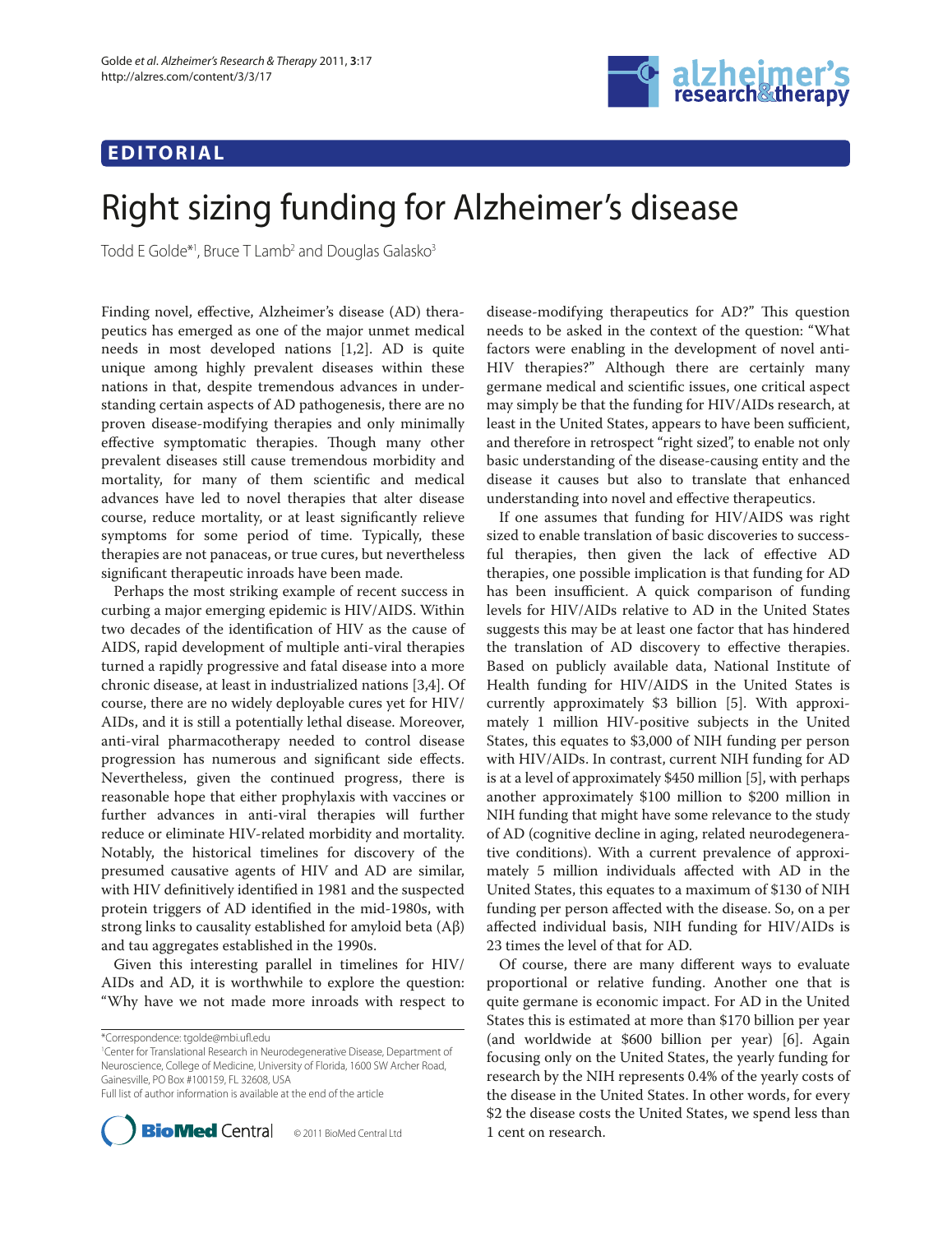There are no doubt many sources of bias in any cursory attempt to determine the amount of research dollars relative to disease prevalence or impact. First, only looking at funding from the NIH provides a simplistic view of the funds spent to support AD research, or for that matter, any research directed towards any given disease. There are many private foundations, other significant public sector funds, both in the United States and other countries, and private sector funds devoted to AD research, as well as the efforts of pharmaceutical companies in drug discovery. There are many challenges to collating this funding, however, and it is generally acknowledged that, with few exceptions, the NIH is the largest single source of research support. Thus, NIH funding is often a reasonable benchmark, and one of the few transparent ones that can be used to compare relative investments in research for a given disease. Second, there will be bias in these figures whether one focuses on incidence, prevalence, morbidity, mortality, or economic impact. All of these factors contribute in overlapping ways to what might be considered as the societal impact of the disease, and depending on one's own perspective, one might weigh these various factors differently. Indeed, most advocacy groups for any given disease will tend to provide data that are most supportive of advancing their cause.

Funding levels for research on any disease have legacies that have evolved over time and can potentially be attributable to a plethora of complex factors. Likely major influences on public sector funding for various disease entities are: a combination of the aforementioned objective and subjective measures of disease burden; societal pressures from either individual or group-based advocacies for research into a given disease; and perception or promise of ability to impact a given disease process. Many other factors that are less tangible, such as pure academic interest or perceived threat to future welfare, also contribute. Until recently, private sector funding has largely been driven by potential return on investment, with funding focused on therapeutic discovery and development programs for major diseases with defined and potentially druggable targets.

Clearly, as described above, current measures of disease burden for AD suggest that it is underfunded. Moreover, at least in recent years, numerous advocacy groups have increased efforts to raise awareness of the societal and economic impact of AD, but to date this has failed to translate into significantly increased research funding. As to why these advocacy efforts have not resulted in enhanced funding is difficult to pinpoint, but might speculatively be attributable to several factors. First, AD is a disease of the elderly, and until recently was not universally accepted as a disease entity, but to some considered to be an inevitable consequence of aging. This

lack of clarity regarding nosology, the sense of inevitability, as well as the diminished social stature of the elderly, at least in the United States, may all have undercut efforts to increase AD research funding. Another aspect of advocacy is that AD patients, due to the consequences of the disease process, tend not to be good spokespersons. The nature of AD limits the ability of an aff ected person to articulate their experience, particularly as the illness progresses. Unlike HIV or cancer, there are no AD survivors, with compelling narratives of struggle and success. Consider, in contrast, Michael J Fox and his advocacy on behalf of Parkinson's disease [7]. Mr Fox can speak eloquently about the impact of his disease in public. Not only does he speak eloquently but he concurrently displays the debilitating motor symptoms characteristic of Parkinson's disease while he is advocating for more research funding. Notably, spouses and caregivers of AD patients are often so consumed with care giving that they simply do not have the time to devote to raising awareness of the disease and the need for more funding. Indeed, personal stories of caregivers can be incredibly effective but most often when they tangibly illustrate the effects of the disease on the patient (see, for example, Judith Fox talking about her ongoing efforts on behalf of her husband who has AD [8]), but rarely receive the same level of publicity as seen in many other diseases. Noteworthy exceptions in the United States regarding attempts to raise public awareness have been the recent ongoing reporting by the New York Times on AD, AD research and its personal and societal impact, Maria Shriver's Annual Report, the Alzheimer Breakthrough ride and ongoing efforts by the Alzheimer's Association.

A final factor in defining public sector funding levels, and certainly the paramount one for private sector funding, is whether there is a potential to not only gain an enhanced understanding of the disease but also to translate that into effective therapies. Typically, though not always, one needs a mechanistic understanding of the disease in order to treat it. Although there is much work left to do, major transformative advances in defining the mechanistic underpinnings of AD have led to novel thera peutic target identification. So with the recognition that, in general, developing new therapies for central nervous system disease poses unique challenges and that, as highlighted in a recent review, many current AD therapies may be being tested in the wrong patient populations (for example, anti-Aβ therapies in patients with symptomatic AD), there is abundant evidence that AD is likely to be a preventable if not treatable disease [9].

Given this last assertion that we are potentially on the verge of making breakthroughs with respect to new AD therapies, one might question whether additional incremental funding is needed. Indeed, historical funding